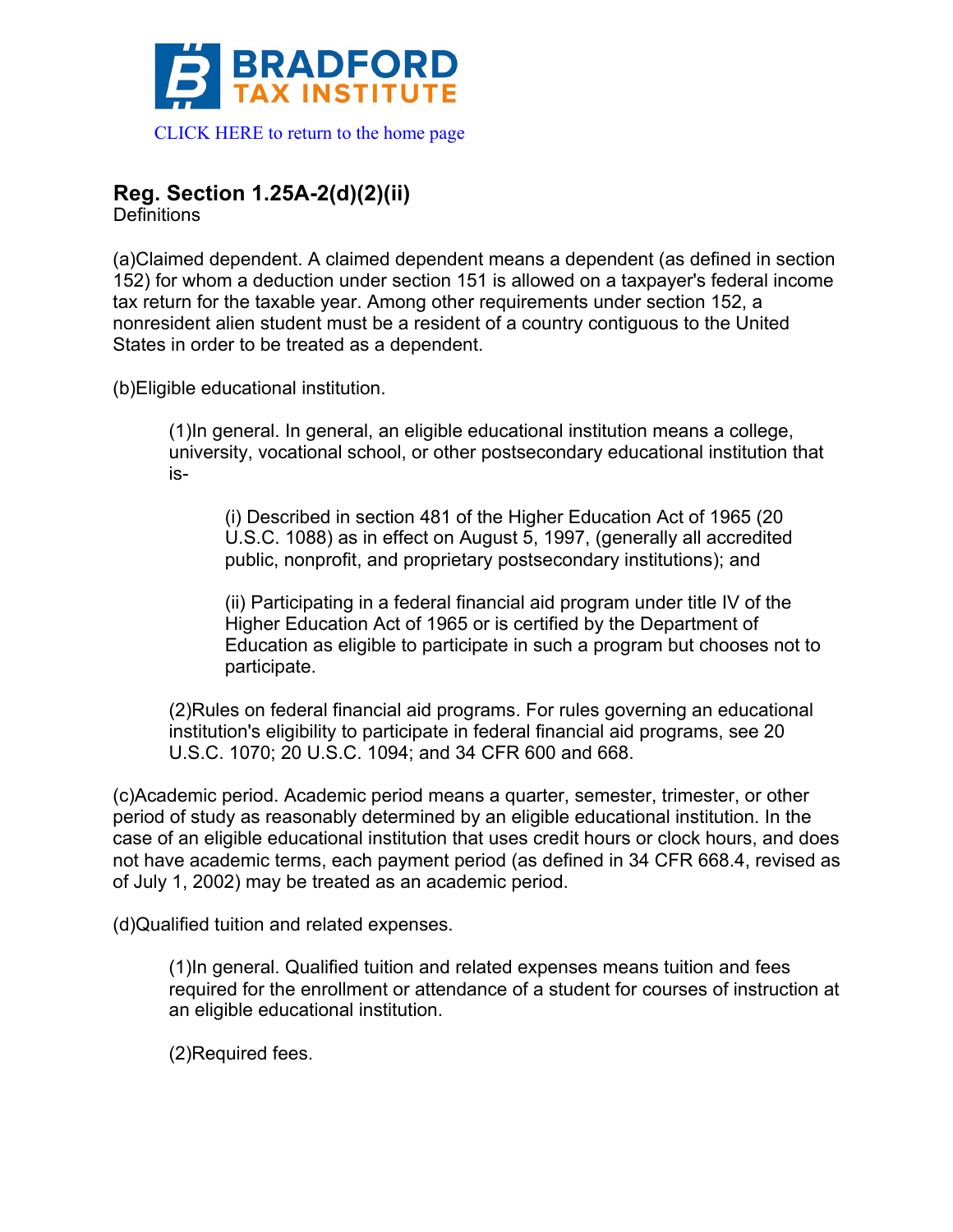(i) In general. Except as provided in paragraph (d)(3) of this section, the test for determining whether any fee is a qualified tuition and related expense is whether the fee is required to be paid to the eligible educational institution as a condition of the student's enrollment or attendance at the institution.

(ii) Books, supplies, and equipment. Qualified tuition and related expenses include fees for books, supplies, and equipment used in a course of study only if the fees must be paid to the eligible educational institution for the enrollment or attendance of the student at the institution.

(iii) Nonacademic fees. Except as provided in paragraph (d)(3) of this section, qualified tuition and related expenses include fees charged by an eligible educational institution that are not used directly for, or allocated to, an academic course of instruction only if the fee must be paid to the eligible educational institution for the enrollment or attendance of the student at the institution.

(3)Personal expenses. Qualified tuition and related expenses do not include the costs of room and board, insurance, medical expenses (including student health fees), transportation, and similar personal, living, or family expenses, regardless of whether the fee must be paid to the eligible educational institution for the enrollment or attendance of the student at the institution.

(4)Treatment of a comprehensive or bundled fee. If a student is required to pay a fee (such as a comprehensive fee or a bundled fee) to an eligible educational institution that combines charges for qualified tuition and related expenses with charges for personal expenses described in paragraph (d)(3) of this section, the portion of the fee that is allocable to personal expenses is not included in qualified tuition and related expenses. The determination of what portion of the fee relates to qualified tuition and related expenses and what portion relates to personal expenses must be made by the institution using a reasonable method of allocation.

(5)Hobby courses. Qualified tuition and related expenses do not include expenses that relate to any course of instruction or other education that involves sports, games, or hobbies, or any noncredit course, unless the course or other education is part of the student's degree program, or in the case of the Lifetime Learning Credit, the student takes the course to acquire or improve job skills.

(6)Examples. The following examples illustrate the rules of this paragraph (d). In each example, assume that the institution is an eligible educational institution and that all other relevant requirements to claim an education tax credit are met. The examples are as follows:

Example (1). University V offers a degree program in dentistry. In addition to tuition, all students enrolled in the program are required to pay a fee to University V for the rental of dental equipment. Because the equipment rental fee must be